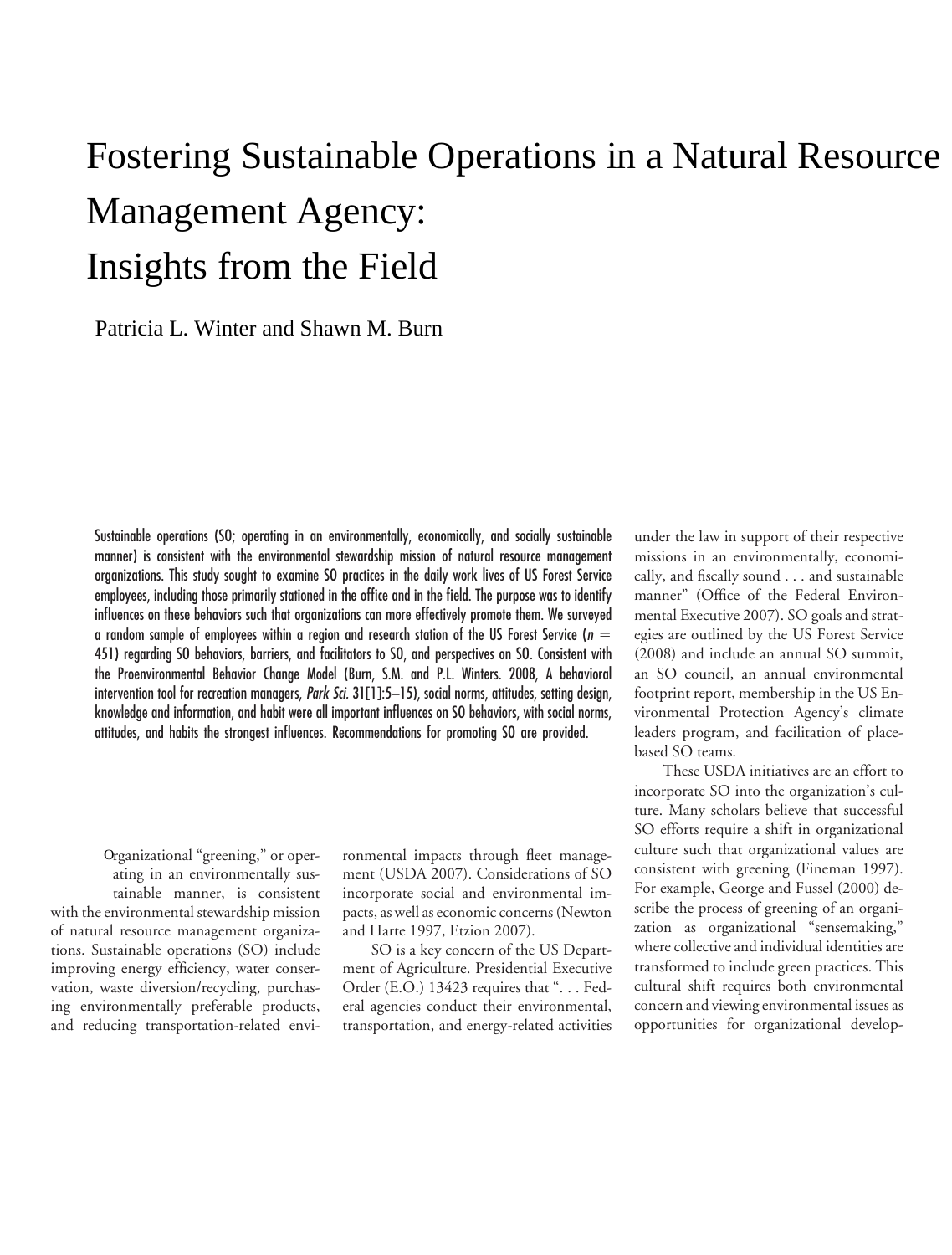ment and growth (Sharma 2000, Jiang and Bansal 2003).

Successful corporate greening also involves systematic organizational responses through formalization (policies are in place and emphasized), professionalization (assignment of greening roles and responsibilities to individuals and units), and strong organizational leadership (involvement of top management in greening efforts; Takahasi and Nakamura 2005). The most effective organizational environmental leaders use a transformational approach focused on trust building, collaboration, two-way communication practices, and willingness to grant responsibility to subordinates (Fernandez et al. 2006). Also important is line managers' support of employees' "eco-innovations" (creative sustainability solutions), where perceptions of lack of support impede ecoinnovation even in the presence of green organizational policies (Ramus 2001).

Greening efforts clearly involve actors at all organizational levels (Howard-Grenville 2006) and understanding individual values and actions is important to promoting largescale changes in environmental responsibility (Stern 2008). However, most published studies have focused on organizational, industrial, and institutional levels of analysis (Bansal and Gao 2006). This study informs an understanding of organizational greening and SO from the employee perspective. Employee behavior is especially important to organizational greening because it constitutes daily organizational practices. We surveyed employees within a region and research station of the US Forest Service regarding SO behaviors, barriers and facilitators to SO, and perspectives on SO practices.

Our examination is guided by the Proenvironmental Behavior Change Model (PBCM; Burn 2007, Burn and Winter 2008). The model identifies five influences (social norms, attitudes, setting design, knowledge/information, and habits) on SO behaviors. Corresponding barriers and facilitators to desired action are embedded in each of these influences.

The first PBCM influence is social norms. Research provides strong evidence that social norms may promote or discourage proenvironmental behavior (Schultz 1998, Winter and Koger 2004, Cialdini et al. 2006). In work settings, norms can be conveyed through written and spoken messages, observing others' actions, and physical evidence of others' actions. This suggests that agency and worksite cultures clearly and

consistently condone sustainable activities to increase SO behaviors.

The second PBCM influence is attitudes. Competing attitudes and values such as inconvenience and cost may override proenvironmental attitudes, especially when no direct personal benefit is expected and proenvironmental attitudes are weak (Cottrell and Graefe 1997). For example, cost containment concerns might interfere with green purchasing behavior. Likewise, a desire for convenience may inhibit vehicle sharing programs. This suggests that organizations educate to strengthen positive SO attitudes, link SO behavior to important attitudes and values, and eliminate competition between desired and undesired behaviors by reducing the costs or inconvenience of desired behaviors.

A third PBCM influence is setting design. People inclined toward SO behaviors may not practice them if the physical and organizational setting does not support them, and those disinclined to SO behaviors will practice them if setting features make it easy and effortless. For example, recycling is much more likely if receptacles are present in the immediate work area (Geller et al. 1982). This influence suggests that SO behaviors are more likely with supportive procedures and policies, technology or equipment changes, and modifications of the physical worksite.

The fourth behavioral influence is information and knowledge. Some people lack an awareness of how their behavior affects the environment or how to perform SO behaviors (Frick et al. 2004). The information and knowledge influence suggests that employees must be knowledgeable about the need for specific SO behaviors as well as how to accomplish them.

The fifth behavioral influence is habit (Oskamp 1991). Habits provide an economy of thought and action because we simply do as we have always done with little reflection. Because they are entrenched and automatic, habits can be difficult to change even when we learn they are environmentally unsustainable. Change is made more difficult when habitual behaviors arise out of convenience (Winter and Koger 2004). Habit may significantly affect SO behaviors to the extent that old behavioral habits (and standard operating procedures) must consciously be discarded and new habits formed. This may require repeated reminders and incentives.

Our employee survey results are examined in light of the PBCM to determine how the five influences affect SO. Study findings are used to make recommendations to further SO in the agency.

### Methods

#### **Sample and Respondents**

A random sample of 8,582 employees within one regional area of the US Forest Service was selected from an online directory. Of these, 8,180 were linked to the region, 402 to the station. The desired number of respondents from within the research station and region was determined, and then the proportions of respondents to be selected from each location (lab or forest) were set. Proportions were based on overall distribution of station and region employees in the initial database. A random-number generating program was then used to draw the final sample of 1,709 names.

The overall response rate was  $26\%$  ( $n =$ 451), including 24% of regional employees and 33% of station employees. Past surveys of agency employees yielded similar low response rates because of respondents' limited time, disregarded e-mails, and inaccurate e-mail addresses (see, e.g., Winter et al. 2008 and Wilson et al. 2009). Some reports suggest a lower response rate in studies that employ an e-mail contact with a web-based survey link (see, e.g., Kaplowitz et al. 2004); however, the database constructed for this study was drawn from an e-mail contact system. Gathering of mailing addresses would have increased costs in database construction and mailing would have further added to distribution expense and burden. Findings reported here regarding importance of SO and practice of actions are similar to recently gathered information from a national survey of agency recreation managers (unpublished data on file with first author).

Respondents were almost equally distributed by gender (46% male and 49% female). They averaged 14.7 years working in the geographic region (range, less than 1 year to 41 years), and 16.6 years working in the agency (range, less than 1 year to 42 years).

#### **Survey**

The survey was constructed and placed on a Web service. It included several items on SO behaviors (measured as proportion of opportunity where action was taken). Many of the actions could be performed in an office setting. These were grouped according to waste reduction measures (e.g., reuse of scrap paper for note taking), energy conservation measures (e.g., turning off lights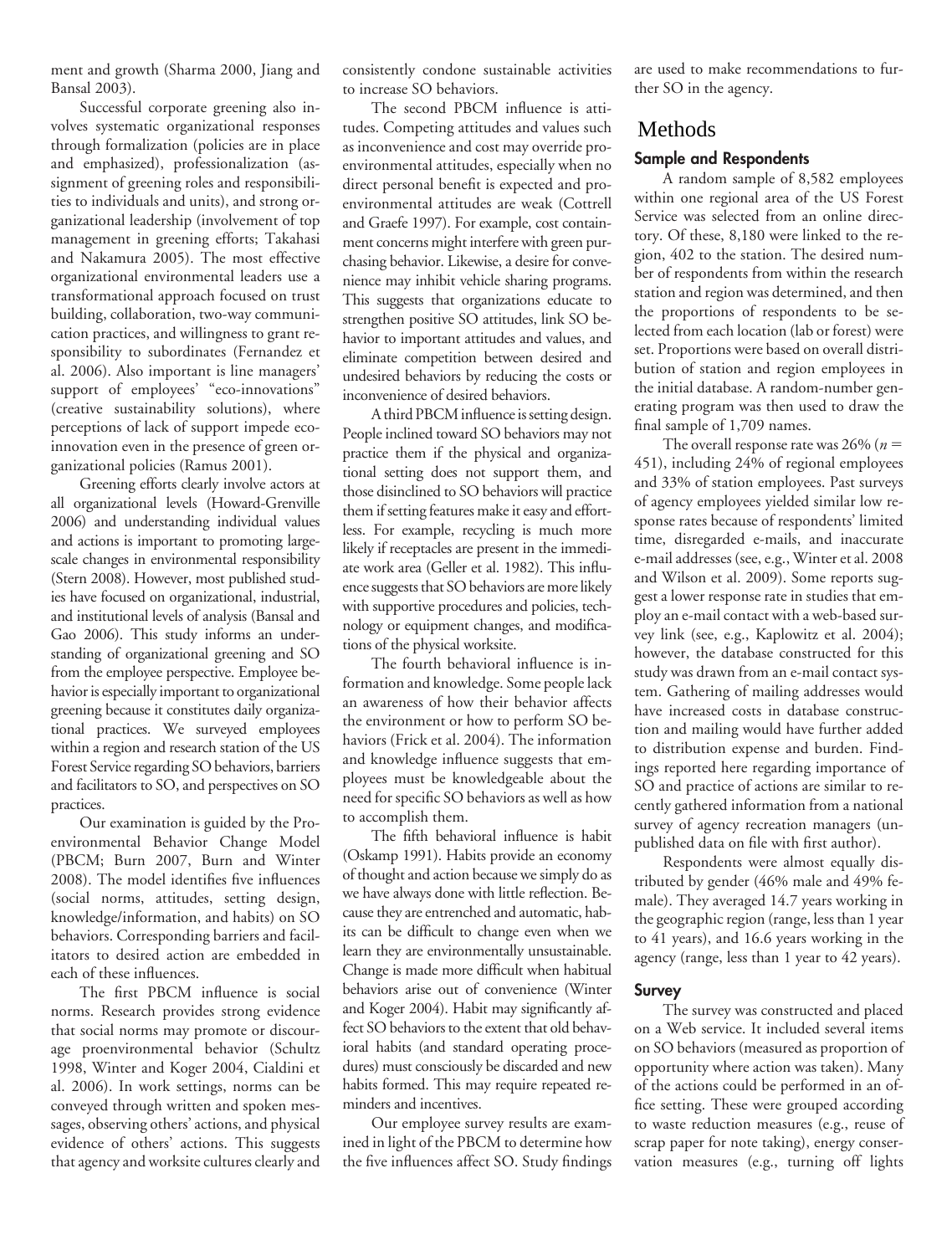when leaving the office for an extended period), recycling practices (e.g., paper and paper-based products), and green purchasing (percent of purchases). A pair of items queried fleet-related strategies that were supported and or practiced including a reservation/sharing system and downsizing or using a hybrid vehicle. Responsibility for SO was examined through five items (personal and professional responsibility, agency and personal competing responsibilities, and public expectation for SO) rated on a scale of 1–5 in which  $1 =$  strongly agree and  $5 =$  strongly disagree. This scale was also used to rate eight potential barriers to SO and five items measuring perceived commitment and support for SO. A list of 15 SO influences were rated for their importance to successful implementation of SO (5-point scale,  $1 = \text{very important}$  and  $5 =$  very unimportant). Consideration given to environmental impact of individual actions was rated on a 5-point scale  $(1 =$  several times throughout the day and  $5 =$  not at all). A series of open-ended items further explored SO practices. Years of employment within the agency and other demographics were also measured.

#### **Procedure**

An e-mailed letter from region and station leadership describing the survey and approval to use agency time went out to all region and station employees 1 week in advance of the survey. The randomly selected employees then received a message describing the survey and inviting participation via a link to the survey site (an "opt out" link was also provided). Up to two reminder email messages were sent to those who had not completed the survey or opted out. As a response incentive the final reminder message announced a random prize drawing for those who completed the survey before the closing date (winners received items of nominal value with an SO theme, e.g., Woodsy Owl water bottles).

#### Results

#### **SO Actions**

Respondents used a scale from 0 to 100 to indicate the proportion of time they performed 27 actions out of the times the opportunity arose. Five actions were marked as "not applicable" by approximately onefourth or more of the respondents (ranged from 24 to 49%) and were excluded from further analysis. These actions represented behaviors dependent on availability of re-

#### **Table 1. Frequency of 22 sustainable operations (SO) actions reported by respondents**  $(n = 451)$ .

| Action                                                                                   | $M^a$ | <b>SD</b> | Mode         |
|------------------------------------------------------------------------------------------|-------|-----------|--------------|
| Turn off lights when leaving the office for the day or<br>extended periods               | 89.6  | 24.5      | 100          |
| Turn off water when not in immediate use                                                 | 86.1  | 29.6      | 100          |
| Recycle paper and paper-based products                                                   | 83.4  | 26.9      | 100          |
| Edit documents on the computer before printing                                           | 77.9  | 28.5      | 100          |
| Reuse file folders                                                                       | 77.9  | 31.3      | 100          |
| Turn off electrical equipment when leaving the office<br>for the day or extended periods | 74.6  | 35.1      | 100          |
| Recycle plastic                                                                          | 70.6  | 39.1      | 100          |
| Use e-mail or physical bulletin boards for memos<br>and announcements                    | 70.5  | 35.8      | 100          |
| Turn off computers when leaving for the day or<br>extended periods                       | 69.6  | 38.1      | 100          |
| Read documents on the computer without printing                                          | 67.3  | 25.8      | 50           |
| Recycle batteries                                                                        | 65.1  | 44.0      | 100          |
| Make double-sided copies                                                                 | 59.5  | 34.6      | 50           |
| Design documents to conserve paper when/if printed                                       | 55.1  | 39.8      | $\mathbf{0}$ |
| Reuse scrap paper for taking notes                                                       | 54.8  | 32.6      | 50           |
| Print double-sided                                                                       | 53.1  | 38.0      | $\mathbf{0}$ |
| Reuse packaging materials (e.g., Styrofoam peanuts)                                      | 52.6  | 41.5      | $\Omega$     |
| Recycle printer cartridges                                                               | 50.7  | 47.7      | $\Omega$     |
| Unplug chargers for electrical devices when not in<br>use                                | 43.9  | 43.6      | $\Omega$     |
| Reuse envelopes and/or diskette mailers                                                  | 38.4  | 37.4      | $\Omega$     |
| Unplug electrical equipment when leaving the office<br>for the day or extended periods   | 34.0  | 40.1      | $\Omega$     |
| Recycle technologically-based waste such as diskettes<br>and CDs                         | 21.5  | 34.6      | $\Omega$     |
| Reuse single-sided paper in a printer for drafts                                         | 19.4  | 29.7      | $\Omega$     |
| SO score                                                                                 | 59.8  | 15.9      | 51.6         |

*<sup>a</sup>* Rated on a scale from 0 to 100, representing the proportion of opportunity when action was taken.

sources or job functions outside of the respondents' tasks including recycle glass (24%), mixed waste recycling in a desk-side container (34%), use routing slips for review of documents (41%), reuse field materials (48%), and gather rainwater/runoff for watering (49%). The remaining 22 items were considered applicable by the majority of respondents. To facilitate further analyses, missing responses and "not applicable" in this set of 22 items were recoded as "0."

The majority (15 of the 22 actions) were conducted most of the time (50% or more), suggesting that respondents engaged in a number of SO practices (Table 1). Examples of frequently taken actions (75% of the time or more) included turning off lights when leaving the office for an extended period, turning off water when not in use, recycling paper and paper products, editing documents on computer before printing, and reuse of file folders. A SO action score (SO score) was created from the average; the resulting score was then used in subsequent analyses (Table 1).

#### **Social Norms**

A commitment from station and regional leadership was viewed as important to SO (see Table 2); and respondents agreed that station and regional leadership are supportive of SO (Table 3). In addition, the SO score was related to perceived support from leadership (Table 3), such that those who agreed leadership was supportive tended to report practicing SO actions more often.

In addition to leadership support for SO in general, perceived leadership support for green purchasing was assessed. When asked if green purchasing (e.g., purchasing high postconsumer content paper products) was encouraged by their employer, most agreed  $(M = 2.5; SD = 1.0)$ . Overall, green purchases were made about one-third of the time (34%), but of those who strongly agreed their employer encouraged green purchases, 48% of purchases were green compared with 15% of those who strongly disagreed.

Also rated as important to successful implementation of SO by the majority of respondents were more commitment from folks "on the ground," coworker support, and people to motivate and drive changes (see Table 2). One respondent noted, "Operational sustainability starts with the individuals not with the organization." Respon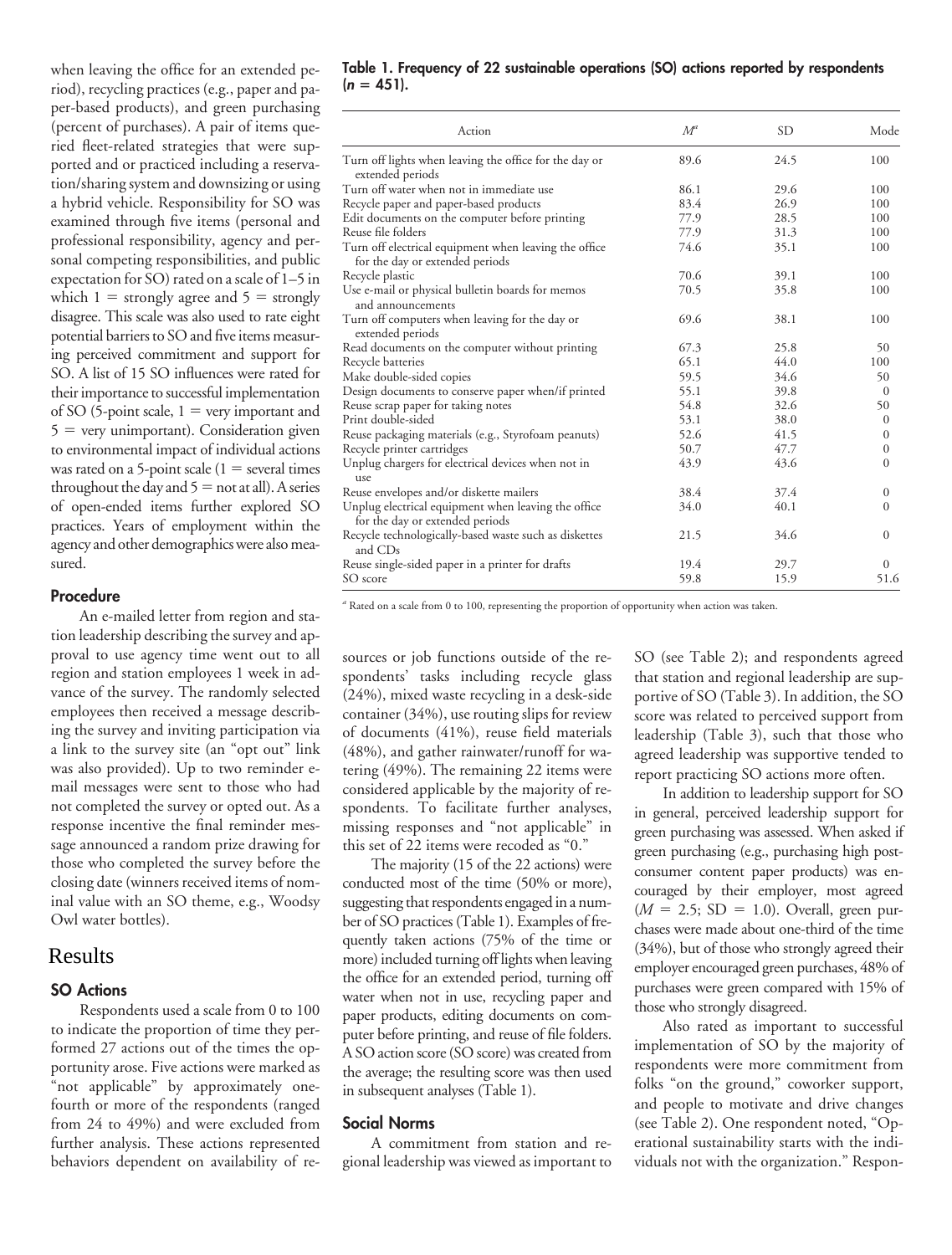were supportive of SO (Table 3), and ratings of coworker support were related to the SO score (Table 3). Belief in coworker support was associated with greater frequency of SO actions.

Public support (a normative influence outside of the agency) was also deemed important to successful SO implementation (Table 2). Most respondents tended to agreed that the public expects SO within the US Forest Service (Table 3); and there was a small but significant association between agreement and SO scores (Table 3). Overall, respondents perceived leader, coworker, and public norms to support SO and these perceptions were linked to SO actions.

#### **Attitudes**

Employees strongly agreed they had a personal, as well as a professional, responsibility to behave proenvironmentally whenever possible (Table 3). Respondents also expressed a personal commitment to practicing proenvironmental behaviors (Table 3), suggesting attitudes in line with the SO score. SO actions were positively related to personal responsibility, commitment, and professional responsibility (Table 3).

Attitudes competing with SO behaviors were relatively weak in comparison. Many disagreed that they had more pressing professional responsibilities than practicing SO, and that the agency had more pressing responsibilities (Table 3). Although pressing professional responsibility was not significantly related to the SO score, believing the agency had more pressing responsibilities than SO was associated with fewer SO practices (Table 3). Comments indicated that focusing on SO might be misdirected in a time of decreasing staffs, budget concerns, and structural redesign.

Most respondents disagreed with the statement, "I don't have the time to worry about green practices" and "I think most green practices are costly" (Table 3). However, these competing attitudes were significantly related to the SO score (Table 3), suggesting that time and cost barriers may impair SO actions.

Responses also suggest that for a small percentage of employees, competing attitudes may influence SO in regard to fleet management, including vehicle sharing and downsizing of vehicles or use of hybrids. More than one-tenth expressed opposition to a reservation/sharing system for vehicles (11%) and downsizing or using hybrids

#### dents agreed that most of their coworkers **Table 2. Importance of influences in successful implementation of sustainable operations.**

|                                                                                       | Percent very/<br>somewhat important <sup>a</sup> | $M^b$ | SD. | $\boldsymbol{n}$ |
|---------------------------------------------------------------------------------------|--------------------------------------------------|-------|-----|------------------|
| Practical systems put in place by staff on-the-job                                    | 85                                               | 1.6   | 0.8 | 436              |
| Commitment from station and regional<br>leadership                                    | 85                                               | 1.6   | 0.8 | 436              |
| A better understanding of the environmental<br>benefits or costs of current practices | 77                                               | 1.8   | 0.9 | 433              |
| More commitment from folks "on the ground"                                            | 76                                               | 1.9   | 0.9 | 434              |
| Support from my coworkers                                                             | 75                                               | 1.9   | 0.9 | 433              |
| Policies or procedures to guide us                                                    | 75                                               | 1.9   | 1.0 | 434              |
| More information about how to do this                                                 | 74                                               | 1.9   | 1.0 | 434              |
| Large funding sources to cover big ticket items<br>(e.g., conversions to solar power) | 70                                               | 1.9   | 1.1 | 432              |
| Knowing what the costs and savings are to the<br><b>Forest Service</b>                | 71                                               | 2.0   | 1.0 | 436              |
| A website with information that I can use                                             | 68                                               | 2.1   | 1.0 | 433              |
| Public support                                                                        | 68                                               | 2.1   | 0.9 | 432              |
| Small grants to cover local proposals (e.g.,<br>microgrants)                          | 64                                               | 2.1   | 1.0 | 432              |
| People to motivate and drive changes (e.g.,<br>sustainability champions)              | 62                                               | 2.2   | 1.1 | 435              |
| Reminders in the workplace, such as posters or<br>stickers                            | 62                                               | 2.3   | 1.0 | 436              |
| Rewards for doing "the right thing" not "feel<br>good" feedback                       | 55                                               | 2.4   | 1.2 | 435              |

*<sup>a</sup>* Percent selecting a 1 or 2 on the 5-point scale.

 $\beta$  Rated on a 1-to-5 scale in which  $1 =$  very important and  $5 =$  very unimportant.

#### **Table 3. Ratings of influences in workplace and correlation with sustainable operations score.**

| Item                                                                                                       | $M^a$ | <b>SD</b> | r       | Sig.      |
|------------------------------------------------------------------------------------------------------------|-------|-----------|---------|-----------|
| I have a personal responsibility to behave pro-environmentally<br>whenever possible                        | 1.5   | 0.8       | $-0.31$ | < 0.001   |
| I have a professional responsibility to behave pro-environmentally<br>whenever possible                    | 1.5   | 0.7       | $-0.26$ | < 0.001   |
| I am personally committed to practicing proenvironmental<br><b>behaviors</b>                               | 1.9   | 0.8       | $-0.32$ | < 0.001   |
| The public expects sustainable operations within the Forest Service                                        | 1.9   | 1.0       | $-0.10$ | < 0.05    |
| Most of my coworkers are supportive of sustainable operations                                              | 2.3   | 0.9       | $-0.23$ | < 0.001   |
| Station and regional leadership are supportive of sustainable<br>practices                                 | 2.4   | 1.0       | $-0.18$ | < 0.001   |
| Many green practices are impossible or impractical in my location                                          | 3.3   | 1.1       | 0.10    | < 0.05    |
| I think most green practices are costly                                                                    | 3.7   | 1.0       | 0.15    | < 0.01    |
| My agency has more pressing responsibilities and concerns than<br>sustainable operations                   | 3.7   | 1.2       | 0.10    | < 0.05    |
| I have more pressing professional responsibilities than practicing<br>sustainable operations               | 3.8   | 1.1       | 0.08    | <b>NS</b> |
| I'm not in the habit of considering sustainability and<br>proenvironmental behaviors in my day-to-day work | 3.9   | 1.0       | 0.32    | < 0.001   |
| I don't have the time to worry about green practices                                                       | 4.0   | 0.8       | 0.18    | < 0.001   |
| I could recycle but I forget to                                                                            | 4.1   | 0.9       | 0.24    | < 0.001   |
| I don't know what you mean by sustainable operations                                                       | 4.1   | 1.0       | 0.19    | < 0.001   |

*a* Rated on a 1-to-5 scale where  $1 =$  strongly agree and  $5 =$  strongly disagree.

(16%). These individuals expressed con- ated with increased frequency and competcerns about competing schedules, inconve- ing attitudes with decreased frequency. nience, or a lack of fit with their specific job functions. In particular, those who worked **Setting Design** on field crews or had fire assignments cited<br>
multiple concerns related to both fleet man-<br>
organizational setting is an important SO multiple concerns related to both fleet man-<br>agement strategies. In sum, supporting and influence. The vast majority of responagement strategies. In sum, supporting and influence. The vast majority of respon-<br>competing attitudes were related to SO dents believed that practical systems put in competing attitudes were related to SO practices, with supporting attitudes associ-

place by staff on-the-job were important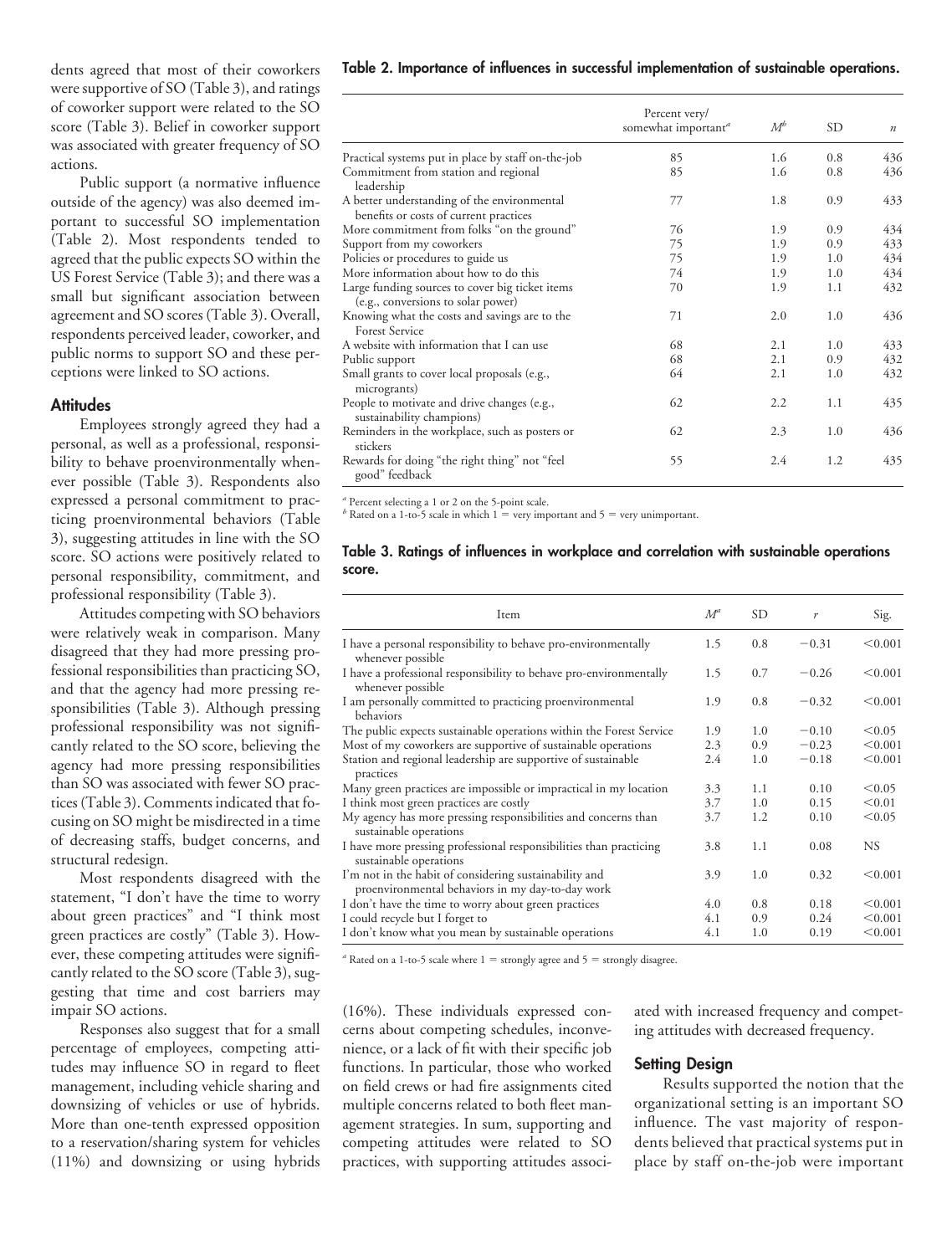to the successful implementation of SO (Table 2).

Policies and procedures supportive of SO were viewed as important to the majority (Table 2) and a few made comments suggesting that these should be required throughout the agency. (e.g., "Make the movement a national program where all levels of management are forced to make it part of their duties rather than optional. If told to do it they just "might" comply.") Others emphasized that policies are ineffective unless they are enforced, e.g., "It is my understanding that there is an executive order requiring that we use recycled paper in our printers and copiers. In 5 years on this forest I have seen recycled paper available in the copier room only one time. Publicize the executive order to forest leadership and make them responsible for following up to check for compliance."

Settings also support SO behaviors through funding and most respondents (Table 2) viewed large funding sources to cover big ticket items as important. Comments pointed to the need for additional funding to advance SO: ". . . Our buildings are notoriously energy-inefficient, but funds are not available to upgrade HVAC or replace windows"; and "We have many old (over 10 years) fridges/freezer that are using way too much energy and need to be replaced; however, I am told there is no money for things like that." Small grants to cover local SO proposals were also viewed as important (Table 2).

Setting design can deter SO actions. More than one-third of respondents (41%) indicated that recycling programs for most, if not all the items, asked about in the survey were unavailable at their work location (rated on a scale of 1–5, where  $1 = \text{com}$ pletely true and  $5 =$  completely untrue). SO score was positively related to program availability ( $r = 0.16$ ;  $P = 0.001$ ). Although respondents were largely neutral in regard to the item suggesting that many green practices are impossible or impractical at their location (Table 3), agreement was associated with fewer SO actions (Table 3).

#### **Knowledge and Information**

Our respondents largely disagreed with the statement "I don't know what you mean by sustainable operations" (Table 3). However, there was a significant relationship between this item and SO score (Table 3), indicating that knowledge about SO was

associated with greater frequency of SO actions.

Information about how to implement SO was viewed as important by most respondents and a majority rated "a better understanding of the environmental benefits or costs of current practices" as an important SO influence (Table 2). Knowing costs and savings to the agency of SO was also viewed as important by a majority (Table 2). One open-ended comment suggested this information could offset negative attitudes: "The main challenge is getting a lot of people who don't care or have bad attitudes to get on board and make an effort. Most of the systems are in place somewhere on the district, but no one really knows how much money or waste we save or what good comes from the effort."

Most respondents agreed that a website containing information about SO was important to successful implementation of SO (Table 2). Open-ended comments affirmed this and included, ". . . A website with listed products made from recycled items, cost comparison and the ability to make up those additional expenditures of funds may help. . . ." Another wrote, "Better web resources identifying sources of products that lead to sustainability/conservation (especially when designing facilities and specifying for contracts)."

#### **Habit**

About one-third of respondents were in the habit of considering the environmental impact of their actions either daily (33%) or several times throughout the day (32%). Furthermore, this consideration was positively associated with SO behaviors  $(r =$  $-0.28$ ;  $P < 0.001$ ). Most disagreed with, "I'm not in the habit of considering sustainability and proenvironmental behaviors in my day to day work," as well as with, "I could recycle but I forget to" (Table 3); but agreement was associated with lower SO scores (Table 3).

The PBCM suggests that reminders (prompts) and incentives help people develop new habits. A majority of respondents agreed that workplace reminders influence successful SO implementation; and more than one-half agreed that incentives were an important influence (Table 2). One respondent said, "I do feel the minimum is being done in the office but it could be improved slightly by signage or competitive 'rewards' by department...." Another said, "We recycle at my workstation but it could use a lot

more employee awareness and 'pep' programs. I think the rewards program is a good idea and gets people involved."

#### **Prediction of SO Score from PBCM Influences**

Throughout the results section we have reported significant relationships between PBCM influences and the SO score. To test the relative contribution of each influence to the overall score, as well as the ability to predict the SO score from these influences, we conducted regression analysis. To ease analysis, reduce inter-item correlation concerns, and to improve power by reducing the number of independent variables, we created several new variables. The original variables, the newly created variables derived from the mean of combined items, and reliabilities are presented in Table 4.

In the regression analysis a significant portion of the variance was accounted for  $(R^2 = 0.23)$  using norms, attitudes, setting design, knowledge/information, and habits (Table 5) as predictor variables. The significant individual contributors were supporting habits, competing habits, supporting attitudes, and part of competing attitudes. In sum, it appears that the PBCM influences help us understand variations in SO actions.

#### Discussion

This project sought to examine SO practices in the daily work lives of US Forest Service employees. The purpose was to identify influences on these behaviors such that organizations can more effectively promote them. Results supported our hypothesis that as predicted by the PBCM, social norms, attitudes, setting design, knowledge and information, and habit are important influences on SO behaviors.

Social norms appeared as one of the most important SO influences. Most respondents agreed that station and regional leadership, coworkers, and the public support SO and these beliefs were positively related to SO behaviors. The PBCM suggests that social norms supportive of SO behavior be promoted by making people aware of others' support (e.g., sharing survey data such as that reported here that clearly indicates others' support) and using role models. Managers and employees with strong beliefs regarding SO should remind others of the importance of SO and serve as role models. These steps would show normative support for greening (as indicated by Schultz 1998,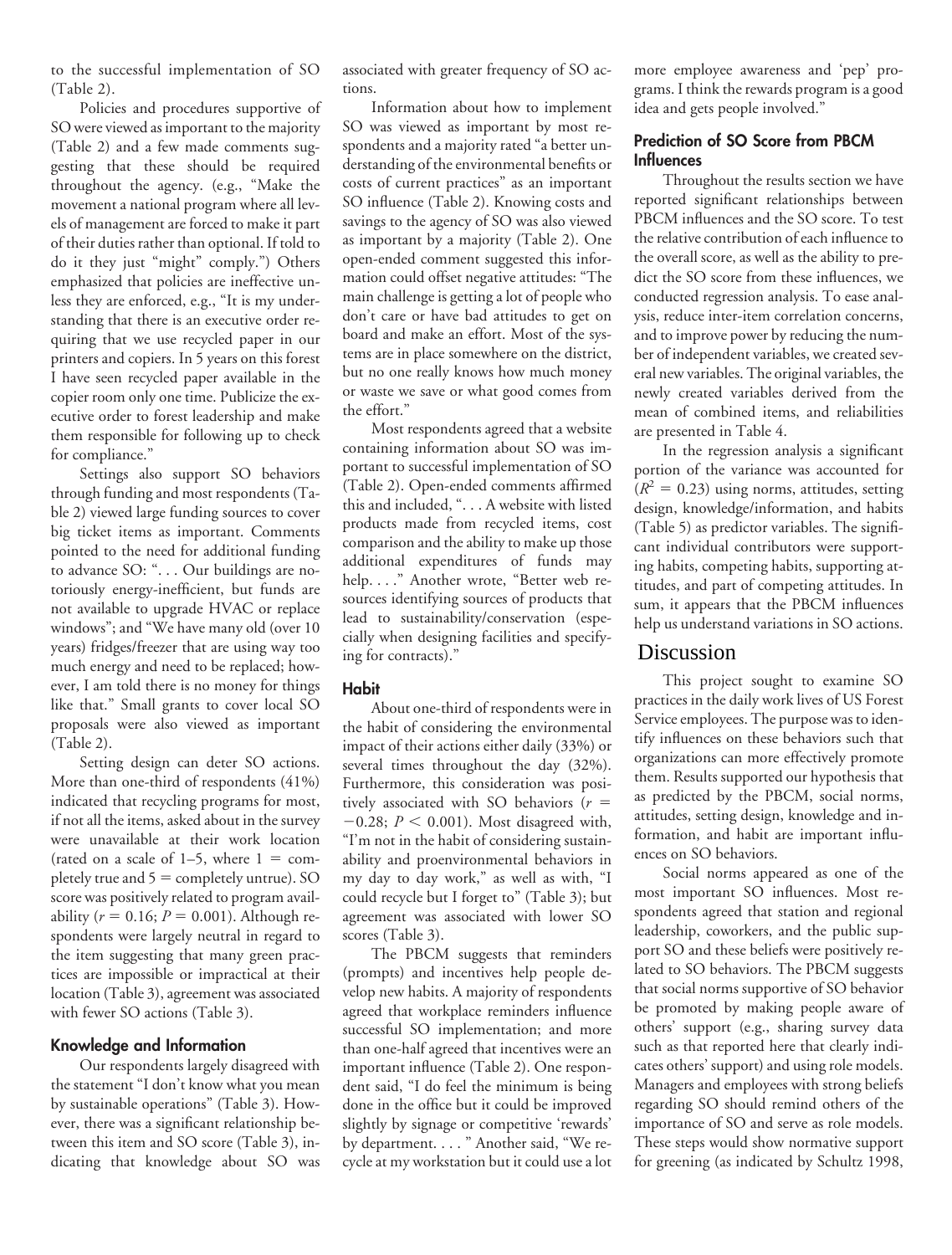## **proenvironmental behavior change model change model influences. (PBCM) influences and reliabilities of**

| PBCM influence and original items                                                                                                                                                                                                                                                      | Cronbach's o |  |
|----------------------------------------------------------------------------------------------------------------------------------------------------------------------------------------------------------------------------------------------------------------------------------------|--------------|--|
| Agency norms<br>Station and regional leadership are<br>supportive of sustainable                                                                                                                                                                                                       | 0.73         |  |
| practices<br>Most of my coworkers are<br>supportive of sustainable                                                                                                                                                                                                                     |              |  |
| operations                                                                                                                                                                                                                                                                             | a            |  |
| External norms<br>The public expects sustainable<br>operations within the Forest<br>Service                                                                                                                                                                                            |              |  |
| Supporting attitudes<br>I have a personal responsibility to<br>behave proenvironmentally<br>whenever possible<br>I have a professional responsibility<br>to behave proenvironmentally<br>whenever possible<br>I am personally committed to<br>practicing proenvironmental<br>behaviors | 0.79         |  |
| Competing attitudes set a<br>I have more pressing professional<br>responsibilities than practicing<br>sustainable operations<br>My agency has more pressing<br>responsibilities and concerns<br>than sustainable operations                                                            | 0.88         |  |
| Competing attitudes set b<br>I don't have the time to worry<br>about green practices<br>I think most green practices are<br>costly                                                                                                                                                     | 0.68         |  |
| Setting design a<br>Programs to recycle most if not all<br>of the items listed above are not<br>available at my work location                                                                                                                                                          |              |  |
| Setting design b<br>Many green practices are<br>impossible or impractical in my<br>location                                                                                                                                                                                            |              |  |
| Knowledge<br>I don't know what you mean by<br>sustainable operations                                                                                                                                                                                                                   |              |  |
| Supporting habit<br>In your daily work routine, how<br>often do you consider the<br>environmental impact of your<br>actions?                                                                                                                                                           |              |  |
| Competing habits<br>I'm not in the habit of considering<br>sustainability and<br>proenvironmental behaviors in<br>my day to day work<br>I could recycle but I forget to                                                                                                                | 0.63         |  |

<sup>a</sup> Indicates single-item measure without Cronbach's  $\alpha$  reliability to report.

Winter and Koger 2004, and Cialdini et al. 2006).

Another important influence was attitudes. Our respondents expressed attitudes consistent with SO, strongly agreeing that SO was a personal and professional respon

## Table 4. Original questions, groupings by Table 5. Regression results predicting sustainable operations score from behavior

| scales.<br>Predictor<br><b>SE</b><br>B<br>Sig.<br>β<br>$-1.615$<br>$-1.876$<br>0.861<br>$-0.092$<br>Agency norms<br>PBCM influence and original items<br>Cronbach's $\alpha$<br>1.426<br>0.737<br>1.936<br>0.098<br>External norms<br>1.353<br>$-3.857$<br>$-0.175$<br>$-2.850$<br>Supporting attitudes<br>0.73<br>Agency norms<br>0.622<br>0.652<br>0.954<br>Competing attitudes a<br>0.050<br>Station and regional leadership are<br>Competing attitudes b<br>$-2.387$<br>$-2.107$<br>1.133<br>$-0.141$<br>supportive of sustainable<br>0.472<br>0.200<br>0.425<br>0.021<br>Setting design a<br>practices<br>0.493<br>0.697<br>0.708<br>Setting design b<br>0.039<br>Most of my coworkers are<br>0.474<br>Knowledge<br>0.382<br>0.807<br>0.026<br>supportive of sustainable<br>Supporting habit<br>0.724<br>$-2.745$<br>$-0.216$<br>$-3.789$<br>operations<br>3.578<br>1.185<br>0.199<br>3.019<br>Competing habits<br>External norms |  |  |  |  |                                                                               |
|----------------------------------------------------------------------------------------------------------------------------------------------------------------------------------------------------------------------------------------------------------------------------------------------------------------------------------------------------------------------------------------------------------------------------------------------------------------------------------------------------------------------------------------------------------------------------------------------------------------------------------------------------------------------------------------------------------------------------------------------------------------------------------------------------------------------------------------------------------------------------------------------------------------------------------------|--|--|--|--|-------------------------------------------------------------------------------|
|                                                                                                                                                                                                                                                                                                                                                                                                                                                                                                                                                                                                                                                                                                                                                                                                                                                                                                                                        |  |  |  |  |                                                                               |
|                                                                                                                                                                                                                                                                                                                                                                                                                                                                                                                                                                                                                                                                                                                                                                                                                                                                                                                                        |  |  |  |  | 0.061<br>0.054                                                                |
|                                                                                                                                                                                                                                                                                                                                                                                                                                                                                                                                                                                                                                                                                                                                                                                                                                                                                                                                        |  |  |  |  | $0.005***$<br>0.341<br>$0.036*$<br>0.671<br>0.479<br>0.636<br>$\leq 0.001***$ |
|                                                                                                                                                                                                                                                                                                                                                                                                                                                                                                                                                                                                                                                                                                                                                                                                                                                                                                                                        |  |  |  |  | $0.003**$                                                                     |

\* Significant at  $P \le 0.05$ ; \*\* significant at  $P \le 0.01$ ; \*\*\* significant at  $P \le 0.001$ .

though attitudes competing with SO behav- with a recycling receptacle? iors were not held by the majority, Our results supported the expectation approximately one-third perceived cost and that employees must be knowledgeable<br>inconvenience to be barriers. The PBCM about the need for specific SO behaviors as suggests that sustainable behavior may be well as how to accomplish them. Responpromoted by connecting specific desired be- dents agreed that understanding the envihaviors to general attitudes. For example, ronmental costs and benefits of current pracemployees can be reminded that a particular tices as well as agency costs and savings was SO behavior is consistent with their agree- important to motivate SO. They also agreed ment that SO is important. The PBCM also there is a need for specific information on recommends the use of public commitments how to implement desired SO behaviors to stimulate people to behave more consis- such as how to identify green hotels. Opentently with their attitudes. These commit-<br>method comments suggested that some need<br>ments can be verbal or written "pledges" to more information about benefits before they perform the desired behavior. Finally, will be "sold" on SO. The PBCM suggests PBCM suggests that we reduce the influence that we first identify knowledge deficits and of competing attitudes or motives. For ex- then create interventions that actively inample, anything we can do to reduce the cost volve participants, present credible informaor inconvenience of SO behaviors should tion and effectiveness knowledge, and inhelp. Can we find inexpensive green prod-<br>clude specific behavioral recommendations. ucts? Can we develop a system whereby shar- Respondents agreed that an SO website

and resources allocated to SO efforts are all SO. Others suggested including SO inforways the organizational setting can support mation in employee orientation and training SO; all were viewed by our respondents as programs. Any such program should proimportant SO influences. Calls for SO ac- vide basic systems knowledge (what SO intions from high levels in the organization volves and what problems are involved), may be of limited effect if organizational and procedural or action-based knowledge (how physical work settings do not support them. to perform SO behaviors), and effectiveness The PBCM suggests that we identify the set- or outcomes knowledge (the effect these ac-<br>ting features that interfere with SO behav- tions have and benefits derived; Frick et al. ting features that interfere with SO behaviors and remove these barriers if possible or, 2004). This would address knowledge and alternatively, determine what setting fea- information gaps and communicate organitures could be added to the setting to facili- zational norms consistent with greening. tate desired SO behaviors (in keeping with The study findings suggest that some

sibility to which they were committed. Al- for example, by providing each employee

about the need for specific SO behaviors as more information about benefits before they ing vehicles is convenient? would be useful, and specific information on Organizational policies and procedures vendors and green hotels would be helpful to

the findings of Geller et al. 1982). In short, employees may need assistance in developwhat policies and procedures need to be de- ing SO habits and that workplace reminders veloped and enforced to support SO behav- and incentives are important SO influences. iors? What new equipment or technologies To help develop new habits, the PBCM rec-<br>would help and how can we fund these? ommends frequent verbal reminders and ommends frequent verbal reminders and How can we modify the physical worksite, written reminders (prompts) at locations